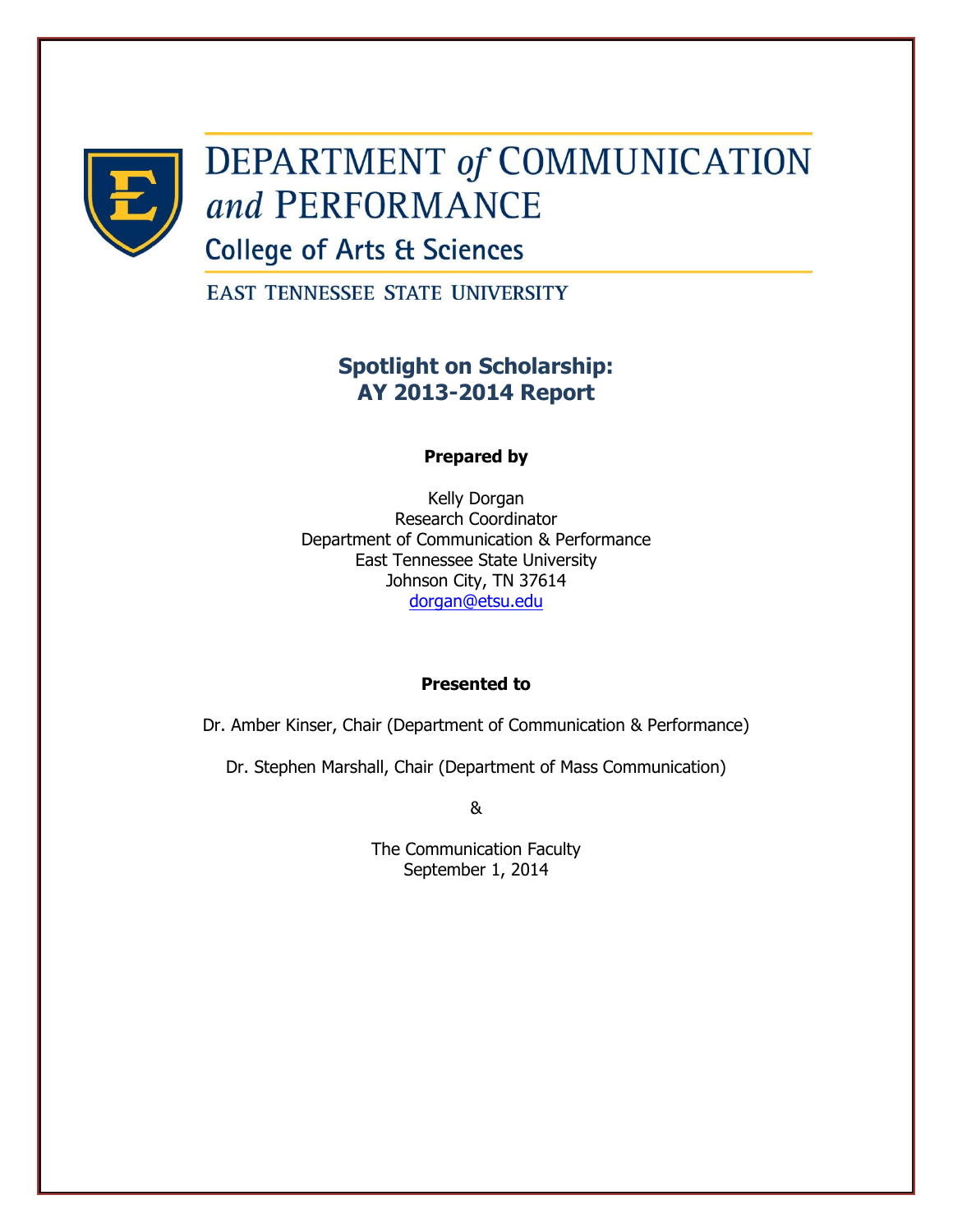

## **DEPARTMENT of COMMUNICATION** and PERFORMANCE

**College of Arts & Sciences** 

**EAST TENNESSEE STATE UNIVERSITY** 

#### **August 22, 2014**

Welcome back, friends & colleagues!

As you review this report, you'll quickly recognize that our reconfiguration into the Department of Communication & Performance and Department of Mass Communication has not affected our productivity as scholars.

Given that we were under the umbrella of the Department of Communication (DOC) in AY 2013- 2014, this final DOC report highlights our combined efforts.

#### **Co-editing, co-authoring & collaborating!**

Especially impressive are your collaborations that are yielding exciting results. As you know, Joseph Sobel is the co-editor of Storytelling, Self, Society: An Interdisciplinary Journal of Storytelling Studies. In a forthcoming issue, guest-edited by Andrew Herrmann, contributing authors help readers make sense of the contributions and impact of two pioneering ethnographers, Bud Goodall and Nick Trujillo.

Also, let's recall the good news we received in March, 2014. That's when Stephen Marshall, Andrew Dunn, and Mariam Ayad, former PCOM student, earned the top faculty paper award (Newspaper and Online Division) at the 39<sup>th</sup> Annual AEJMC Southeast Colloquium. Then, there's Amber Kinser. Between co-editing a new collection of essays **and** analyzing data from her ETSU Research Development Committee (RDC)-funded research project (Motherhood and Family Meals), Amber has co-authored with me two major research publications about women cancer survivors in Southern Central Appalachia--These two peer-reviewed articles are the culmination of a 7-year research project, and, more importantly, a recognition of the complex lives of women survivors in our region.

#### **Processing the "process" & "product"**

We're producing great work, autonomously and collaboratively! But there's more to being a scholar than producing a "product." What **we all do** involves an exacting process, requiring patience and fortitude. Karen Brewster and Melissa Shafer are still plugging away with their follow-up to Fundamental of Theatrical Design, growing the book bit by bit. Wesley Buerkle, a published rhetorician, has undertaken a multiphasic, multi-year, and multi-site quantitative research project. Plus, he joined the editorial board of The Southern Communication Journal and continues heading up the Communication Studies program. More details to follow…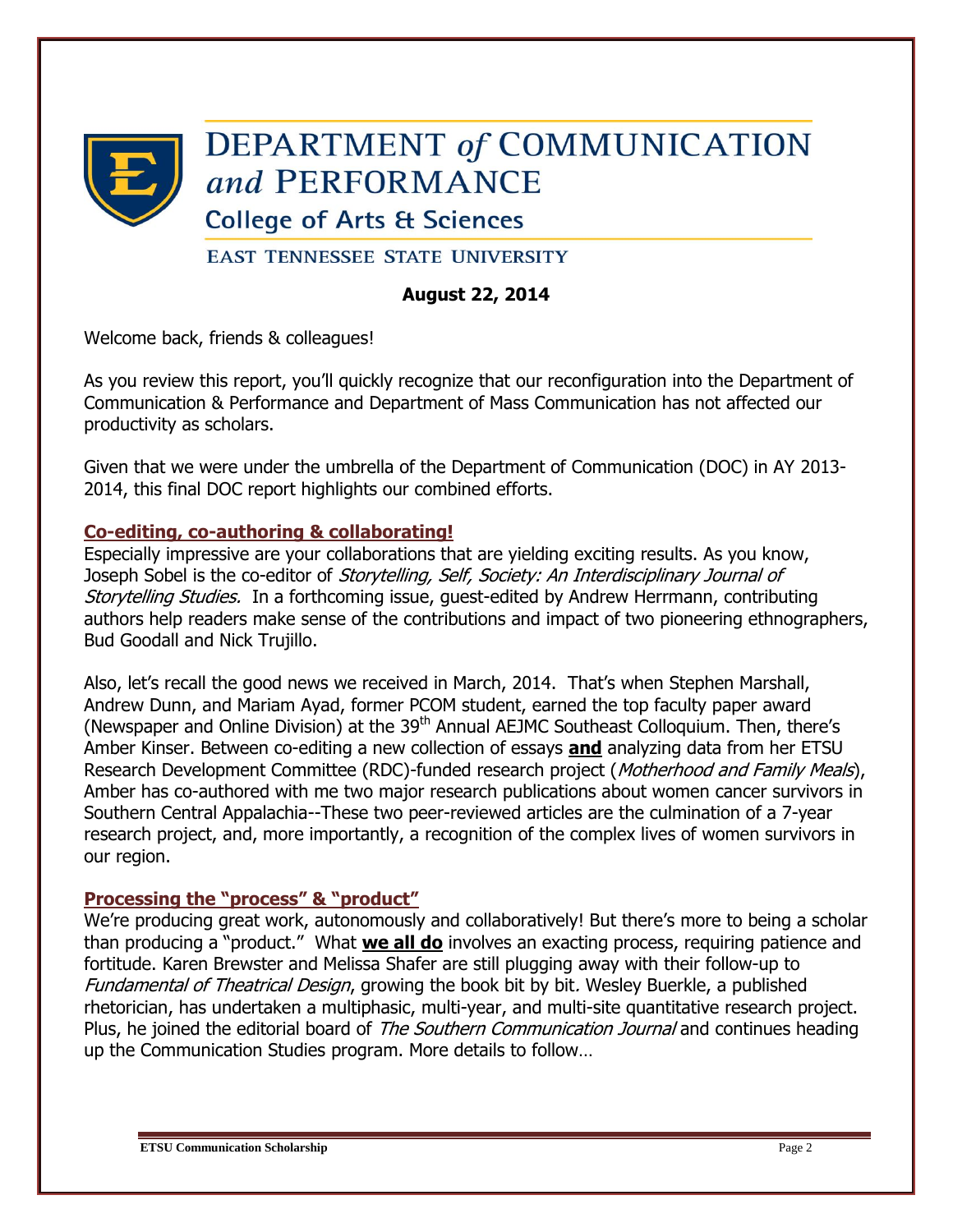#### **Reaching out, reaching people**

While tackling demanding teaching and service loads, Delanna Reed and Bobby Funk each ran multiple workshops at academic conferences, like the Tejas Storytelling Conference and the Southeastern Theatre Conference, respectively. You may also remember that Bobby performed in his one-man play (*Co Aytch: Memoirs of a Confederate Soldier*) in April at Maryville College—This is a play that Bobby adapted from Sam. R. Watkins' book. Delbert Hall released a companion workbook to his *Rigging Math Made Simple* and is currently in talks regarding possible translations of his book, now in its second edition. In the meantime, he's authoring an online newsletter, The Flywire. Then in April 2014, Delbert and Pat Cronin were featured at the Charles C. Sherrod Library's "Table of Content," an event that unites ETSU faculty and staff with interested community members for a night of dinner and conversation about the featured participants' research interests. From workshops to newsletters to special presentations and demonstrations: Your projects and activities signal commitment to **sharing** your knowledge, experiences, and ideas in a variety of ways and to a variety of audiences.

And, here, Shara Lange and Cara Harker come to mind. Over the years, both have contributed significantly to their disciplines, for example, Shara with her award-winning documentary, Banjo Romantika and Cara with her achievements as a director, choreographer, writer, and performer. Still, they—like you!—do so much more! Shara mentors young film makers, providing ETSU students with opportunities like Made in East Tennessee; and Cara stretches young ETSU performers and choreographers at events like the *Spring Dance Concert* and the *Boland* Undergraduate Research Symposium (a.k.a. Boland). Both Shara and Cara serve as scholarmentors, developing their own projects while investing in future generations.

As Research Coordinator, I have been humbled by the generosity and commitment I have witnessed. For years now, I have observed you at *Boland*, exuberantly supporting our students. I have watched you attend your colleagues' events, enthusiastically applauding one another. But, I've also taken note of the times when I've seen you duck your heads into one another's offices just to check how things are going, to unobtrusively inquire about ongoing projects and continued efforts. The creation of scholarly work requires persistence—and also requires others' support and encouragement, so thank you for the times you've contributed in those ways too.

It's been a pleasure reading, watching, and documenting all that you do for the department, discipline, students, and, of course, your friends and colleagues.

With deep gratitude,

Kelly A. Dorgan, Ph.D. Research Coordinator Department of Communication (2010-2014) Department of Communication & Performance (2014-Present)

## **Now here's some more about You!…**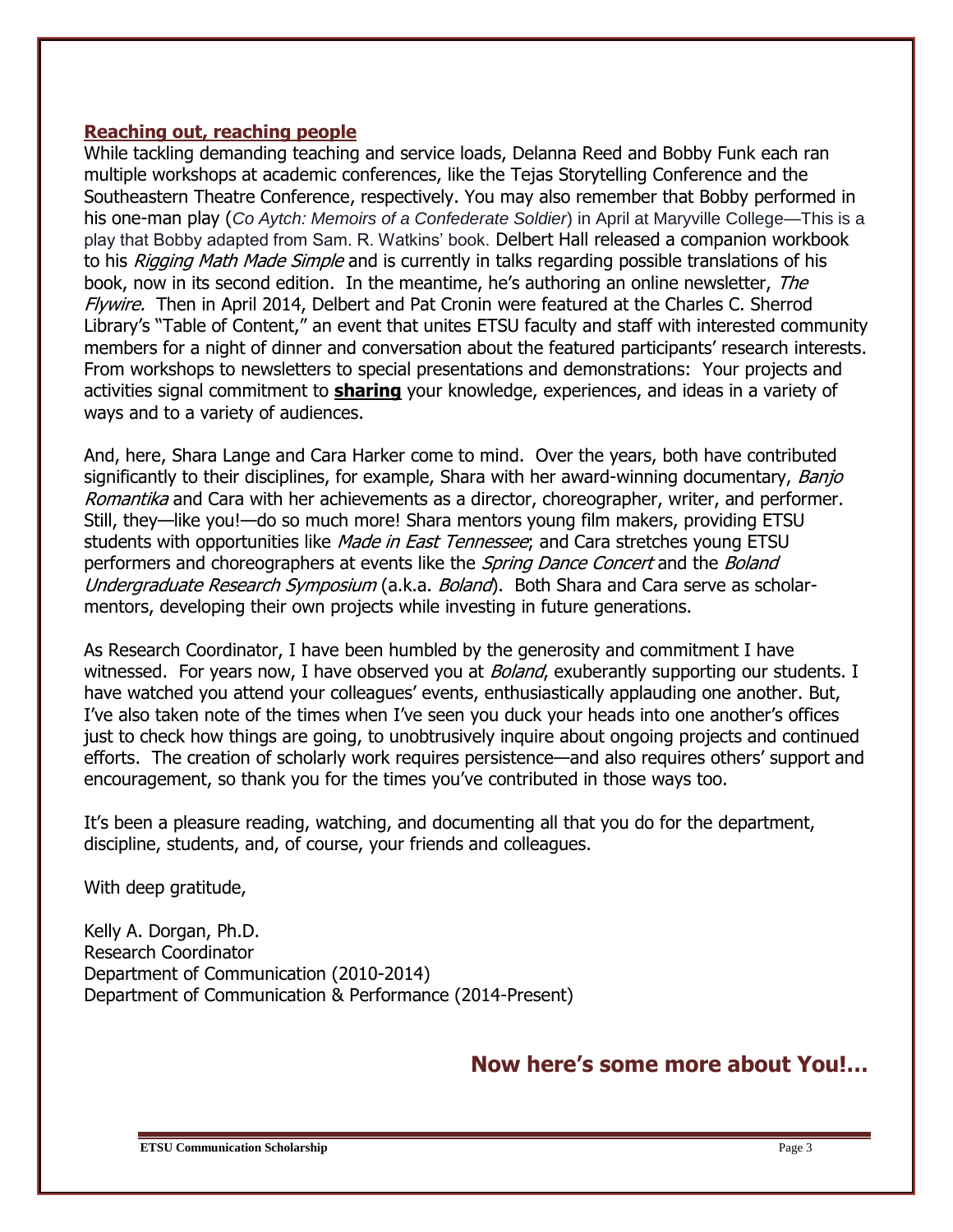**Thank you, Stephen Marshall** for being the featured scholar during the 2014 Communication Scholarship Showcase. Stephen joined a group of panelists (David Hurley, RDC Chair & Melissa Schrift, Anthropology) for an interactive discussion about the life cycle of grant writing.

Applause for the ETSU Research Development Committee, particularly David Hurley, and the Department of Communication, including Amber Kinser, for supporting this event! And, as always, thank you Megan Fannon & Daniel Santiago, for your work to provide us a video:

http://www.etsu.edu/streaming/fall2013 communication scholarship showcase. [html](http://www.etsu.edu/streaming/fall2013_communication_scholarship_showcase.html)

About 40 attendees from five (5) different colleges and numerous departments came to the 2014 CSS interactive event. For days afterward, I received emails about how much people enjoyed and valued the discussion.

**And thank you all** for attending the 2014 CSS—Spring Research Mixer on April 7<sup>th</sup> in The Studio. Shara Lange, Daniel Santiago, Stacy Whitaker, and Tammy Hayes bent over backwards to give this event a home. And Megan Fannon brilliantly designed the invitations and handled videography. Our appreciation to you all!

Over twenty of us gathered to share some great gourmet sandwiches from Fatz Café and decadent cupcakes from PolkA Dots, a local bakery (both brought to you by an anonymous benefactor). Over a plate (or plates!) of fantastic, flavorful food, we heard about the challenging and substantive work being done by our faculty.

**Thank you, Ellen Young & Lori Ann Manis** for all your behind-thescenes work. Ellen, as department webmaster, regularly updated information about faculty scholarship [[http://www.etsu.edu/cas/comm/activities/research.aspx\]](http://www.etsu.edu/cas/comm/activities/research.aspx)

Lori Ann proofed and edited a number of critical materials, including formal reports, thereby helping ensure that your work is well represented.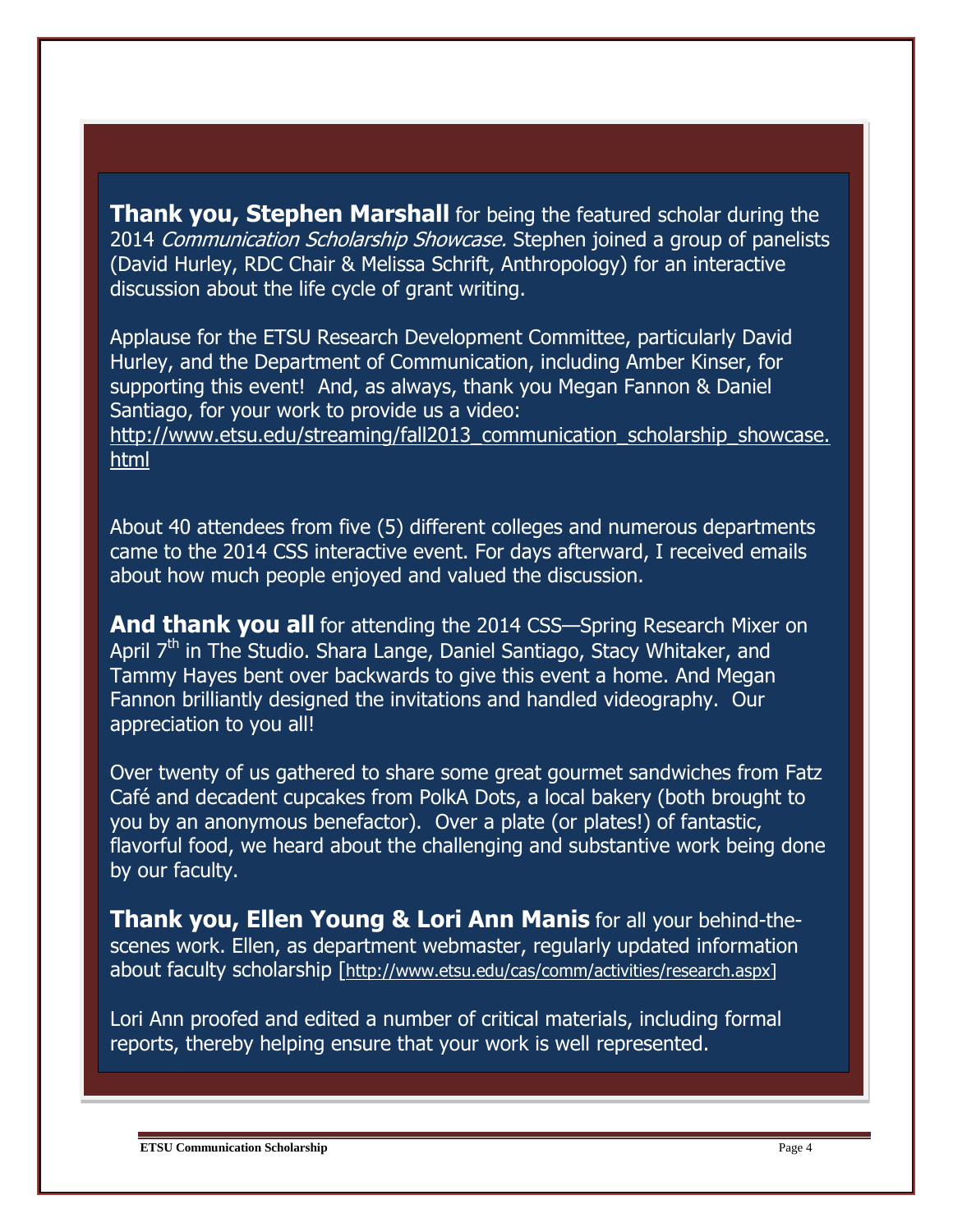## **~ Faculty Scholarly Activities~ (Selected)**

#### **N.I.A**

Stephen Marshall had his non-instructional assignment (NIA) in Spring 2014. Cara Harker is on NIA in Spring 2015. If you're interested in learning more about NIA opportunities, check out this link:

<http://www.etsu.edu/senate/facultyhandbook/forms.aspx>

#### **Grant activities**

**On February 14, 2014, Pat Cronin & Bobby Funk** were notified by the TBR Vice Chancellor for Academic Affairs that their proposal to revitalize THEA 1030 (*Introduction to Theatre*) was selected for one of the TBR's Revitalization Grant.

This is an award of \$9000 . Well done, Pat & Bobby!

Wesley Buerkle (PI) & Carrie Oliveira (Co-I)

Buerkle, W. & Oliveira, C. (2013-2014). Strategies to Reduce Inadvertent Student Plagiarism. \$5000 grant awarded by the ETSU Instructional Development Committee.

Andrew Dunn (PI) & Andrew Herrmann (Co-I)

Dunn, A., & Herrmann, A. (2013-2014). Fandom, Cosplay and Social Identity in Geekdom. \$750 grant awarded by the ETSU Research Development Committee, Small Grant.

Shara Lange

Lange, S. (2014). Work sticks: Patrick Dougherty in Johnson City, TN, A Documentary Film. \$1500 grant awarded by the ETSU Research Development Committee, Small Grant.

Lange, S. (2014). *Banjo Romantika. \$10,*000 grant awarded by the ETSU Research Development Committee, Major Grant.

Stephen Marshall (P-I)

Marshall, S.W. (2013). *Interdisciplinary Collaboration to Market Mental Health Services.* \$1500 grant awarded by the ETSU Research Development Committee, Small Grant.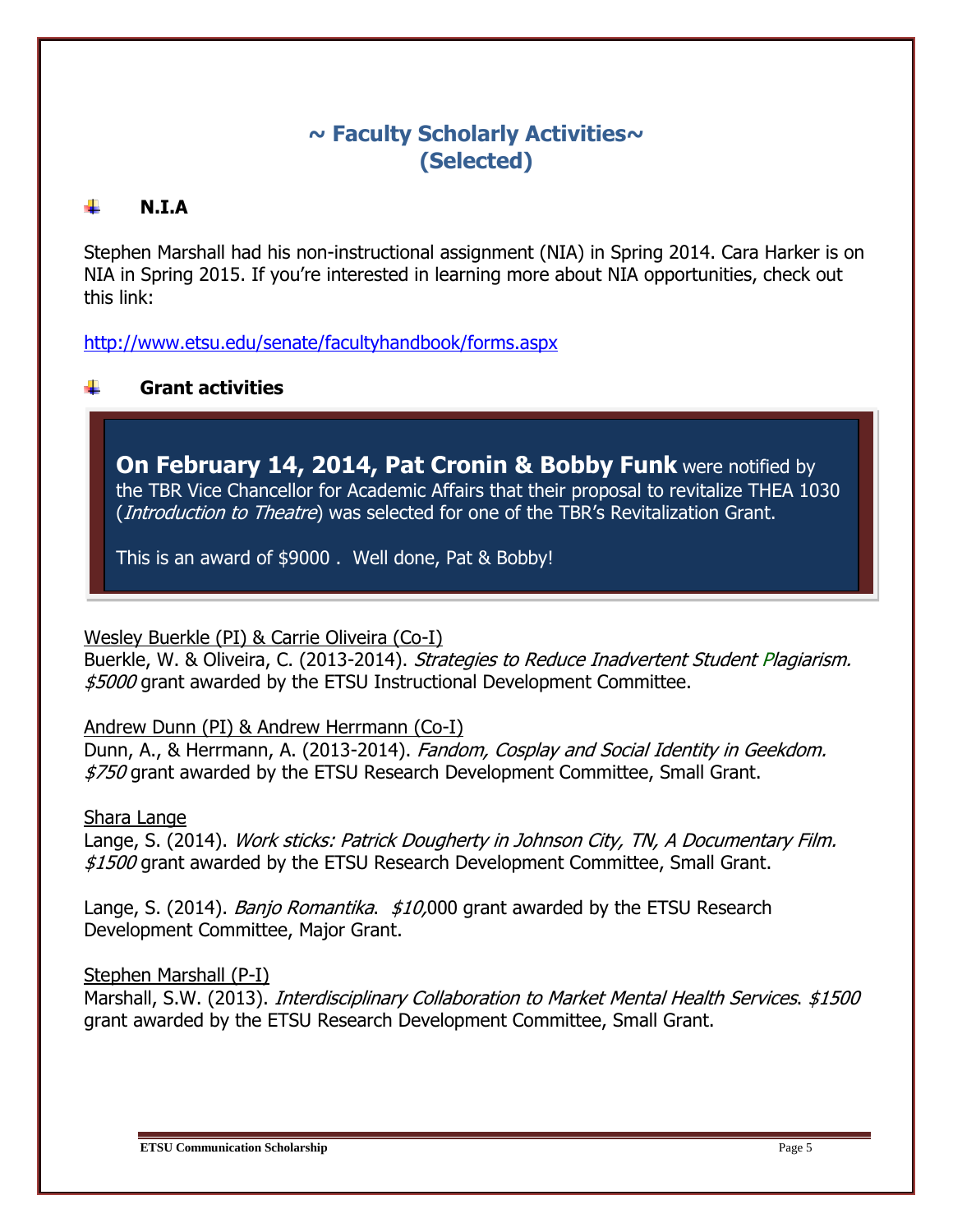**ETSU RDC Chair, David Hurley,** graciously provided us with a "sneakpeak" of grant-related information…

**1) RDC website.** Check the website! New instructions, forms and templates will be posted for the online submission system.

<http://www.etsu.edu/research/rdc/default.aspx>

As you have likely heard, competition for these small grants has become fierce. As stressed by featured participants at the Fall 2014 CSS event, applicants should ask previous award-recipients to serve as informal reviewers **before submitting**.

**2) First round deadlines.** Apply by September 15, 2014, the first application deadline.

There will be up to ten (10) grants awarded. Due to budget cuts, the maximum award amount is \$1470, down about \$30 from last year. RDC is holding back the remainder of funds for the second round of awards (see #3 below). That way, if you come up with a great idea mid-semester, you still have an opportunity to secure necessary funding.

**3) Second/Final round deadlines.** Apply by December 15, 2014, the second and final application deadline.

There is no guarantee that an additional ten (10) applications will be funded. RDC will fund qualified applications until the remaining funds are depleted. Some advice--Get your proposal reviewed quickly. Ask questions. Submit early!

Just know that RDC Grant funding will be determined numerically. Reviewers will score the applications from 1 (Excellent); 2 (Good); 3 (Satisfactory), and so on...

**Here's that list of ETSU funding opportunities** (Note: Information is subject to change, such as funding amounts. Check official, updated websites).

<http://www.etsu.edu/cas/comm/activities/Funding%20Sources%20Fall%202013.jpg>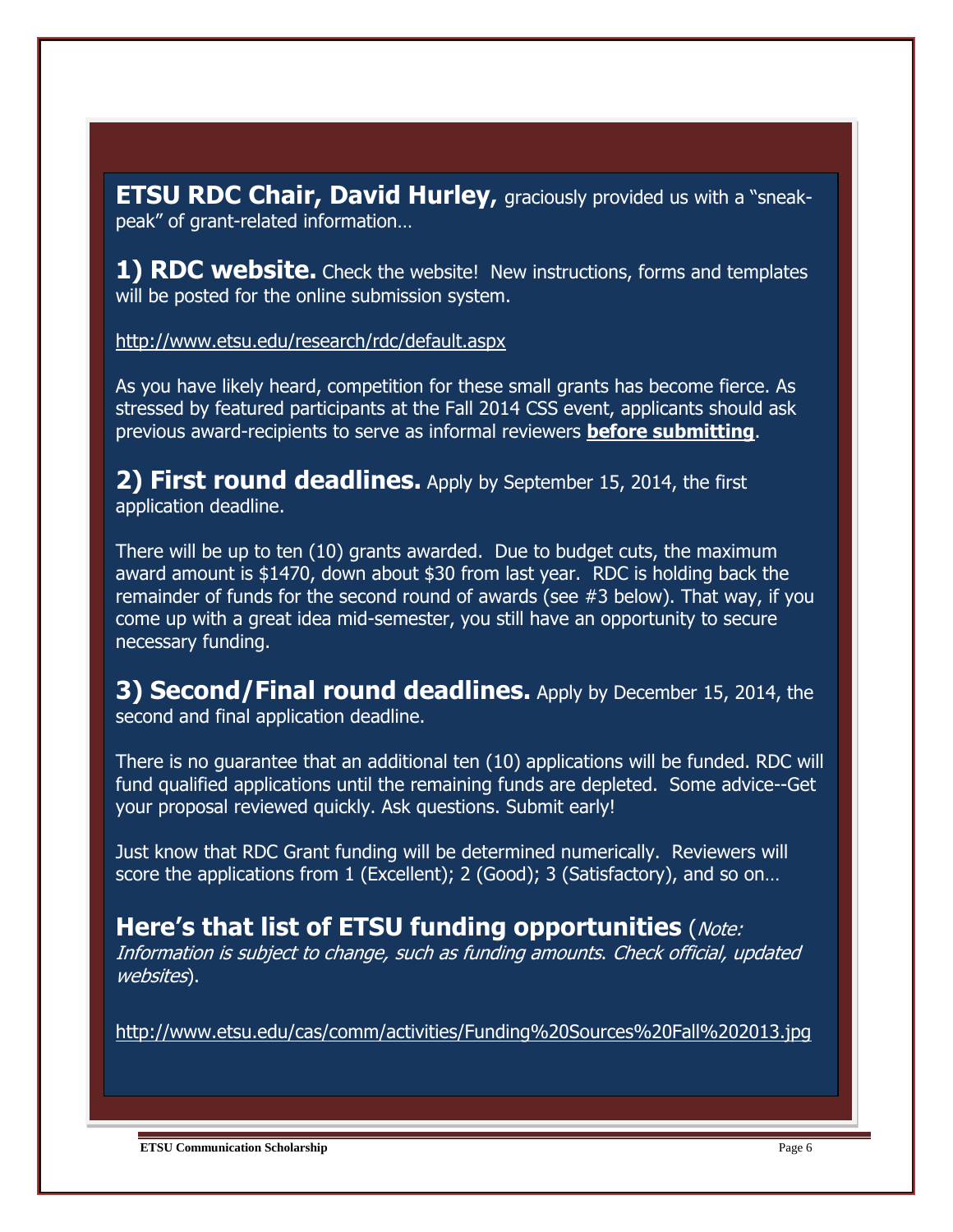## **~ Faculty Scholarly Activities~ (Selected)**

#### **Selected academic publications, presentations & performances**

#### **Dan Brown**

Brown, D. (2014). A history of communication technology. In A. E. Grant & J. H. Meadows (Eds.), Communication technology update and fundamentals (14th ed.) (pp. 9-20). Burlington, MA: Focal Press.

#### **Wesley Buerkle**

Buerkle, C. W. (In Press). [Review of the book Love and Money: Queers, Class, and Cultural Production, by Lisa Henderson]. Southern Communication Journal.

#### **Kelly A. Dorgan**

Dorgan, K.A. (Forthcoming). Controlling my voice: Producing and performing a specialmothering narrative. In A. Kinser, K. Freehling-Burton, T. Hawkes (Eds.). *Performing* Motherhood. Toronto, ON: Demeter Press.

Dorgan, K.A., Duvall, K.L., & Hutson, S.P. (Forthcoming). At the intersection of cancer survivorship, gender, family, and place in Southern Central Appalachia—A Case Study. In M. Tedesco (Ed.). Mountain Women. Athens, OH: The Ohio University Press.

#### **Kelly A. Dorgan & Amber E. Kinser**

Dorgan, K.A.**,** Duvall, K.L., Hutson, S.P., & Kinser, A.E. (2013)**.** Mothered, mothering & motherizing in illness narratives: What women cancer survivors in Southern Central Appalachia reveal about mothering-disruption. Journal of Appalachian Studies, 19(1&2), 59-81.

Dorgan, K.A., Duvall, K.L., Hutson, S.P., Kinser, A.E., & Hall, J.M. (In press). Connecting place to disease and gender: Cohabitating morbidities in narratives of women cancer survivors in Southern Central Appalachia. Women's Studies in Communication.

#### **Andrew Dunn**

Okdie, B. M., Ewoldsen, D. R., Muscanell, N. L., Guadagno, R. E., Eno, C. A., Velez, J., Dunn, R. A**.,** O'Mally, J., & Reichart Smith, L. (2014). Missed programs (There is no TiVo for this one): Why psychologists should study the media. Perspectives on Psychological Science.

#### **Andrew Dunn & Stephen Marshall**

Barber, R.E., Dunn, R. A., & Marshall, S. W. (2013, Fall). Alternative vs. traditional news: A content analysis of news coverage of the 10th anniversary of Sept. 11. American Communication Journal, 15(4).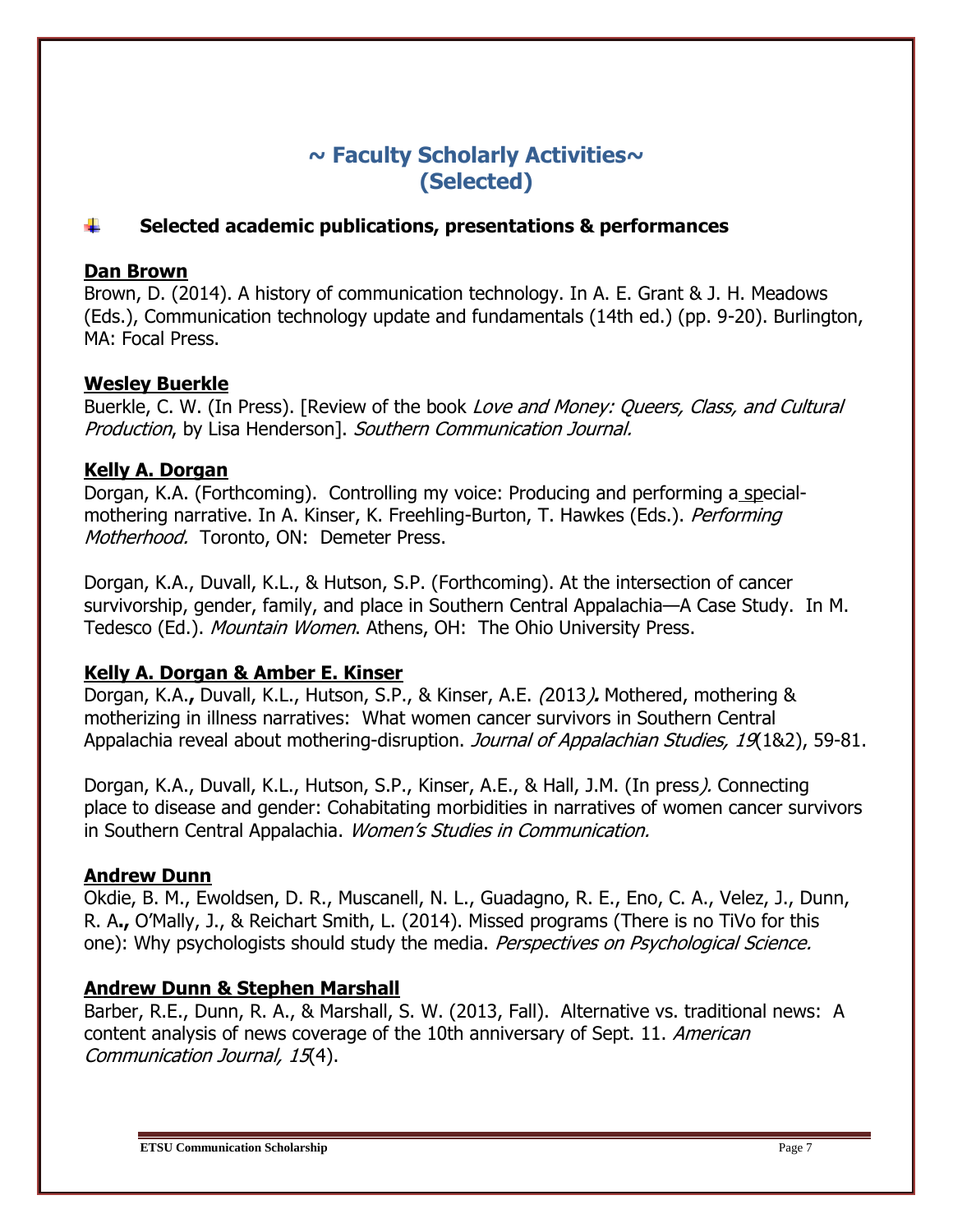#### **Delbert Hall**

Hall, D. (2014). Rigging math made simple. Spring Knoll Press: 2<sup>nd</sup> Ed. [http://www.amazon.com/Rigging-Math-Simple-Second-](http://www.amazon.com/Rigging-Math-Simple-Second-Edition/dp/0615944833/ref=sr_1_2?ie=UTF8&qid=1389613290&sr=8-2&keywords=rigging+math+made+simple)[Edition/dp/0615944833/ref=sr\\_1\\_2?ie=UTF8&qid=1389613290&sr=8-](http://www.amazon.com/Rigging-Math-Simple-Second-Edition/dp/0615944833/ref=sr_1_2?ie=UTF8&qid=1389613290&sr=8-2&keywords=rigging+math+made+simple) [2&keywords=rigging+math+made+simple](http://www.amazon.com/Rigging-Math-Simple-Second-Edition/dp/0615944833/ref=sr_1_2?ie=UTF8&qid=1389613290&sr=8-2&keywords=rigging+math+made+simple)

Hall, D. L., & Sickels, B. (2014). The Rigging math made simple workbook. Johnson City, TN: Spring Knoll Press.

#### **Cara Harker**

Harker, C. (2014). [Writer, Director, Choreographer, Performer]. Bebe. Cincinnati Fringe Festival: Know Theatre, Cincinnati, OH.

Harker, C. (2014). [Director, Choreographer]. Dance Concert 2014. Bud Frank Theatre, Johnson, City, TN.

Harker, C. (2014). [Choreographer]. *Everything We Got*. Bud Frank Theatre, Johnson, City, TN.

Harker, C. (2014). [Choreographer]. *Dawn Chorus.* Bud Frank Theatre, Johnson, City, TN.

Harker, C. (2013). [Director, Choreographer]. *Dance Showcase 2013*. East Tennessee State University, Johnson, City, TN.

#### **Andrew Herrmann**

Herbig, A., Herrmann, A. F., & Tyma, A. W. (Forthcoming, November, 2014). (Eds). Beyond New Media: Discourse and Critique in a Polymediated Age. Lanham, MD: Lexington Books.

Herrmann, A. F., & DiFate, K. (2014). (Eds). The new ethnography: Goodall, Trujillo, and the necessity of storytelling. Storytelling, Self, Society: An Interdisciplinary Journal of Storytelling Studies, 10. (Special Issue.).

Herrmann, A. F. (2014). Ghosts, vampires, zombies and us: The undead as [autoethnographic](https://webmail.etsu.edu/owa/redir.aspx?C=D4SVmYLBO0u1cFaNlujC95MKpvnIkdEIS-vfmlzhYi0wIJNWqV5PsHBXTvVWvDGSalAy1gJZFls.&URL=https%3a%2f%2fwww.linkedin.com%2fredir%2fredirect%3furl%3dhttp%253A%252F%252Fwww%252Ejstor%252Eorg%252Faction%252FshowPublication%253FjournalCode%253Dintrevquares%26urlhash%3d0OT9%26trk%3dprof-publication-title-link) [bridges.](https://webmail.etsu.edu/owa/redir.aspx?C=D4SVmYLBO0u1cFaNlujC95MKpvnIkdEIS-vfmlzhYi0wIJNWqV5PsHBXTvVWvDGSalAy1gJZFls.&URL=https%3a%2f%2fwww.linkedin.com%2fredir%2fredirect%3furl%3dhttp%253A%252F%252Fwww%252Ejstor%252Eorg%252Faction%252FshowPublication%253FjournalCode%253Dintrevquares%26urlhash%3d0OT9%26trk%3dprof-publication-title-link) International Review of Qualitative Research, 7, 327–341.

Herrmann, A. F. (2014). The ghostwriter: Living a Father's unfinished narrative. In T. Adams & J. Wyatt (Eds.), On (writing) families: Autoethnographies of presence and absence, love and loss (pp. 95-102.) Rotterdam: Sense Publishers.

Herrmann, A. F. (2013). Daniel Amos and me: The power of pop culture and autoethnography. Popular Culture Studies Journal, 1, 6-17.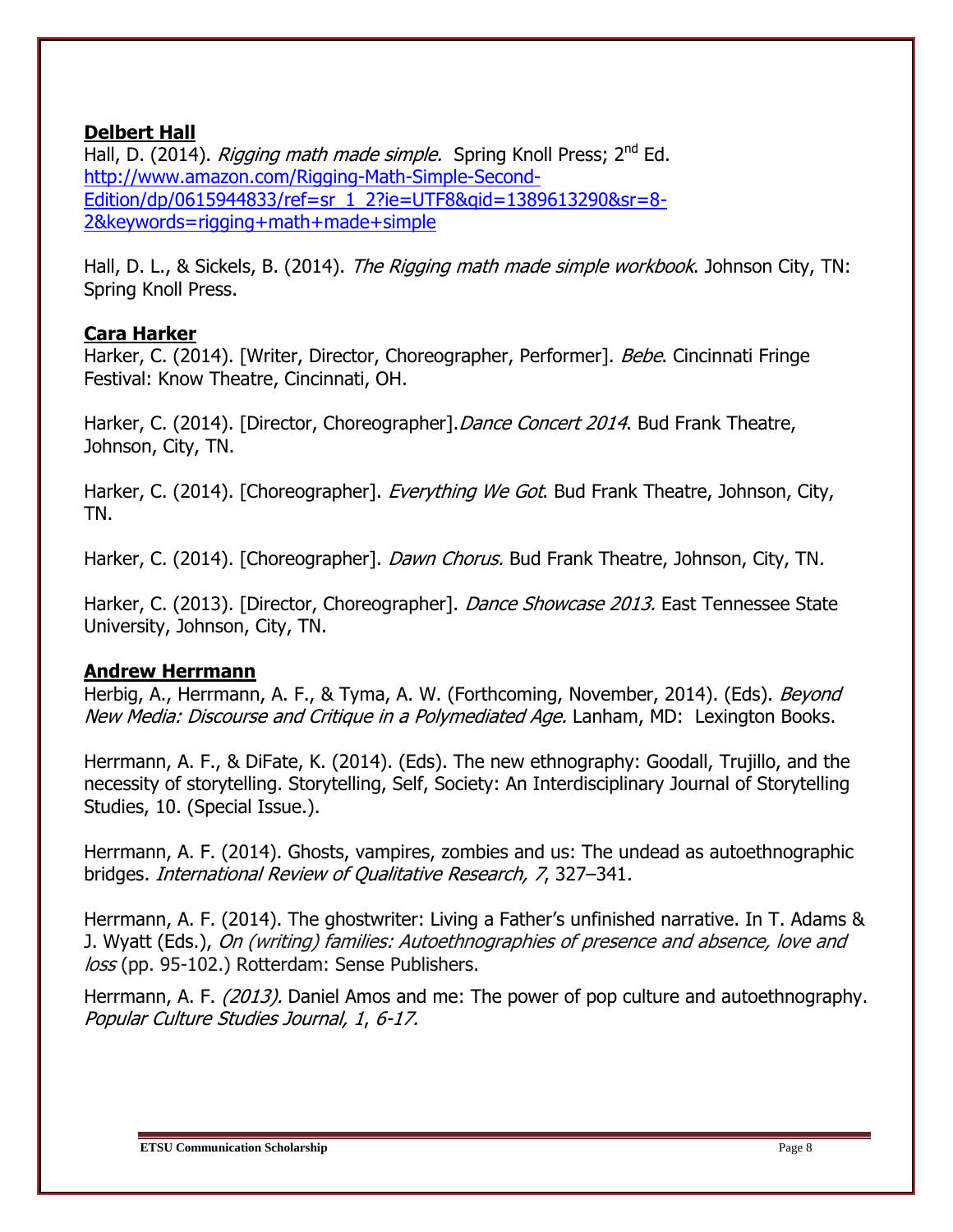#### **Amber Kinser**

Kinser, A. E., Freehling-Burton, K., & Hawkes, T. (Forthcoming; anticipated 2014). (Eds). Performing motherhood. Toronto: Demeter.

Kinser, A.E. (2013). At the core of the work/life balance myth: Motherhood and family dinners. In Andrea O'Reilly (Ed.) What Do Mothers Need?: Motherhood Activists and Scholars Speak Out on Maternal Empowerment for the 21<sup>st</sup> Century. Toronto: Demeter.

#### **Shara Lange**

Lange, S. K. (2014, October) [Director]. *Banjo Romantika: American Bluegrass Music & The* Czech Imagination. Official Selection – IBMA Film Festival. Raleigh, NC.

Lange, S. K. (2014, August) [Director]. *Banjo Romantika: American Bluegrass Music & The* Czech Imagination. Official Selection – UVFA Annual Conference, Bozeman, MT.

Lange, S. K. (2014, April 24-27) [Director]. Banjo Romantika: American Bluegrass Music & The Czech Imagination. Screened at the Memphis International Film & Music Festival; Memphis, TN.

Lange, S. K. (2014, April) [Director]. *Banjo Romantika: American Bluegrass Music & The Czech* Imagination. Screened at the Nashville International Film Festival; Nashville, TN.

Lange, S. K. (2013, November 8) [Director]. Banjo Romantika: American Bluegrass Music & The Czech Imagination. Screened at the Virginia Film Festival; Charlottesville, VA.; Festival award recipient.<http://music.virginia.edu/banjoromantika-colloq>

Lange, S. K. (2013, September) [Director]. Banjo Romantika: American Bluegrass Music & The Czech Imagination. Screened at the Downhome; Johnson City, TN <http://music.virginia.edu/banjoromantika-colloq>

#### **Herb Parker**

Parker, H. (2014, Fall). Let's do color-inclusive, not color blind, casting. *Southern Theatre* Magazine, 4.